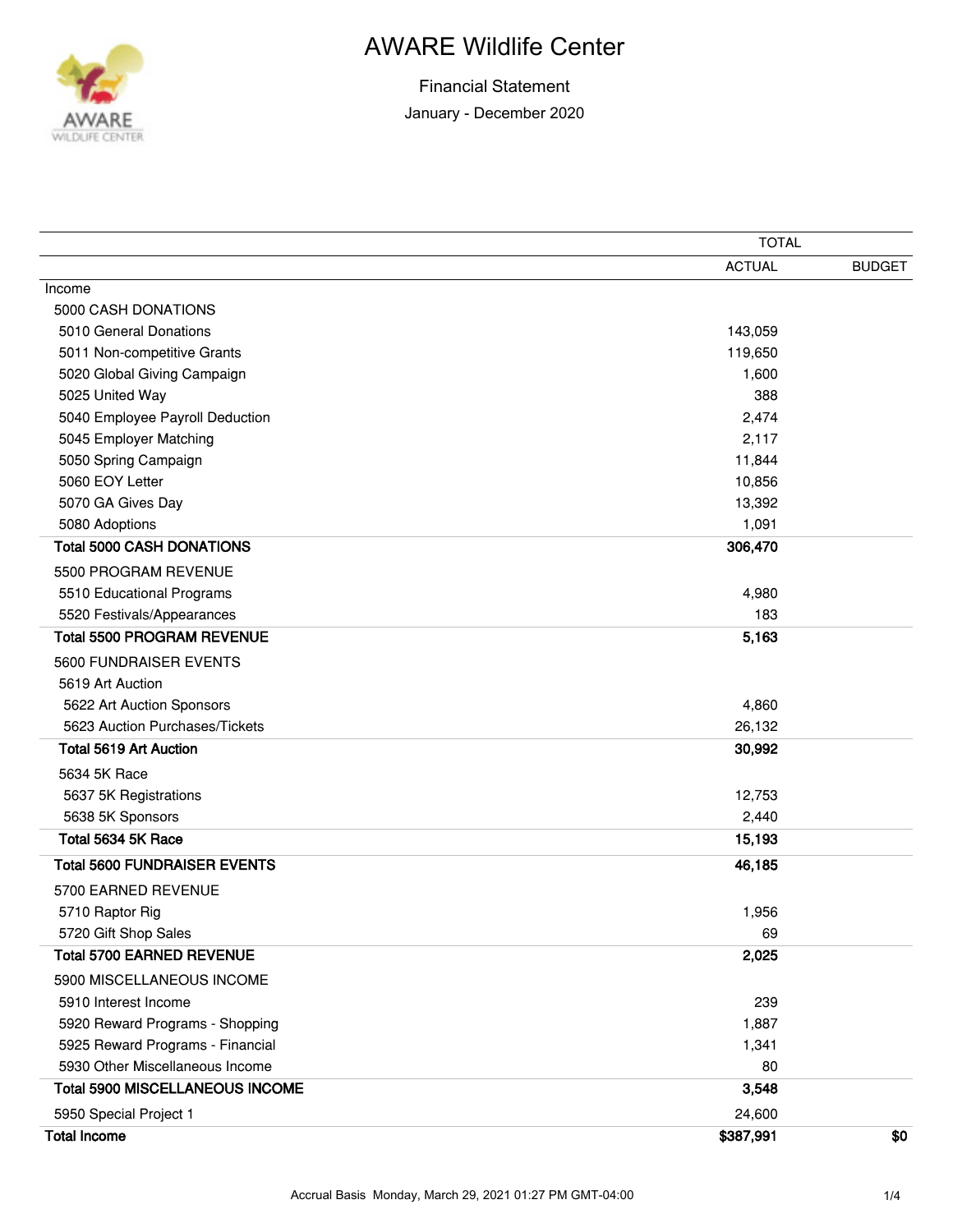

## AWARE Wildlife Center

|                                              | <b>TOTAL</b>   |               |
|----------------------------------------------|----------------|---------------|
|                                              | <b>ACTUAL</b>  | <b>BUDGET</b> |
| <b>GROSS PROFIT</b>                          | \$387,991      | \$0           |
| Expenses                                     |                |               |
| 6000 SALARIES                                | 5,346          |               |
| 6020 Non-exempt - Straight Time              | 204,884        |               |
| 6025 Non-exempt - Overtime                   | 1,012          |               |
| <b>Total 6000 SALARIES</b>                   | 211,242        |               |
| 6100 OTHER COMPENSATION                      |                |               |
| 6110 Bonuses                                 | 23,000         |               |
| <b>Total 6100 OTHER COMPENSATION</b>         | 23,000         |               |
| 6200 PAYROLL TAXES                           |                |               |
| 6230 State Unemployment                      | 358            |               |
| 6240 Medicare                                | 3,397          |               |
| 6250 Social Security                         | 14,523         |               |
| <b>Total 6200 PAYROLL TAXES</b>              | 18,277         |               |
| 6500 FEES FOR SERVICES                       |                |               |
| 6570 Accounting                              | 1,000          |               |
| <b>Total 6500 FEES FOR SERVICES</b>          | 1,000          |               |
| 6600 ORGANIZATIONAL EXPENSES                 |                |               |
| 6670 Licenses/Permits                        | 295            |               |
| 6690 Organizational Memberships              |                |               |
| 6692 Other Memberships                       | 330            |               |
| <b>Total 6690 Organizational Memberships</b> | 330            |               |
| <b>Total 6600 ORGANIZATIONAL EXPENSES</b>    | 625            |               |
| 6800 STAFF EXPENSES                          |                |               |
| 6820 Staff Uniforms                          | 410            |               |
| 6840 Education/Conf Registration             | 240            |               |
| 6860 Staff Medical                           | 110            |               |
| <b>Total 6800 STAFF EXPENSES</b>             | 760            |               |
| 7000 OFFICE EXPENSES                         |                |               |
| 7010 Office Supplies                         | $\overline{c}$ |               |
| 7020 Postage/Shipping                        | 198            |               |
| 7062 EOY Letter                              | 2,744          |               |
| 7080 Financial Trans Charges                 |                |               |
| 7083 Global Giving Transaction Chg           | 28             |               |
| 7084 Credit Card Merchant Fees               | 3,072          |               |
| 7086 Benevity Fees                           | 80             |               |
| <b>Total 7080 Financial Trans Charges</b>    | 3,179          |               |
| <b>Total 7000 OFFICE EXPENSES</b>            | 6,123          |               |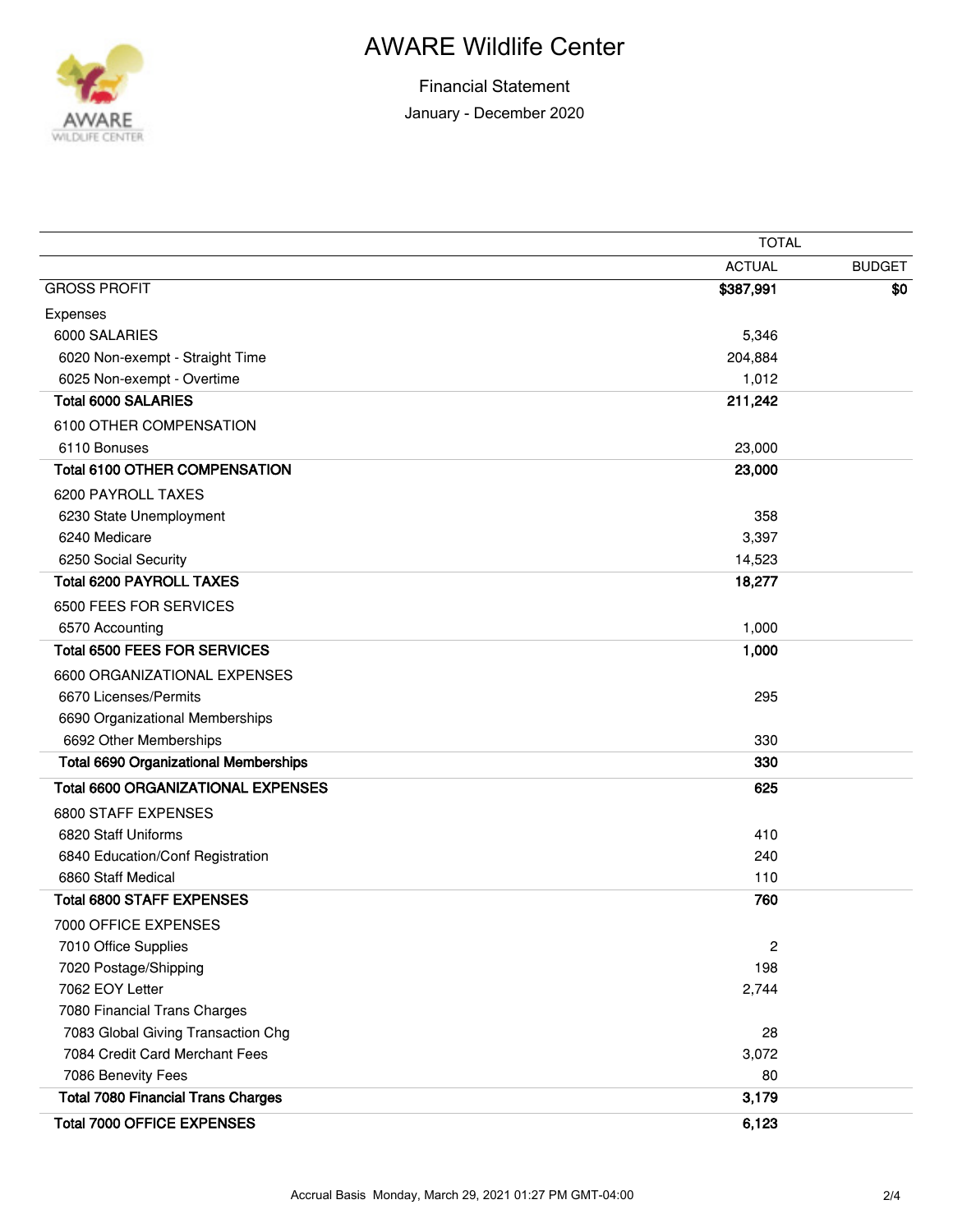

 $\overline{\phantom{0}}$ 

## AWARE Wildlife Center

|                                             | <b>TOTAL</b>  |               |
|---------------------------------------------|---------------|---------------|
|                                             | <b>ACTUAL</b> | <b>BUDGET</b> |
| 7200 INFORMATION TECHNOLOGY                 |               |               |
| 7210 Software                               | 1,474         |               |
| 7215 Payroll Direct Deposit                 | 1,627         |               |
| 7220 Telecom Services                       | 1,995         |               |
| 7230 Web Site                               | 219           |               |
| 7240 Email Communication                    | 1,079         |               |
| <b>Total 7200 INFORMATION TECHNOLOGY</b>    | 6,394         |               |
| 7300 OCCUPANCY/FACILITIES                   |               |               |
| 7310 Building Materials                     | 2,069         |               |
| 7317 Equip. Maintenance                     | 73            |               |
| 7318 Equip. Rental                          | 1,812         |               |
| 7320 Building Maintenance                   | 131           |               |
| <b>Total 7300 OCCUPANCY/FACILITIES</b>      | 4,085         |               |
| 8000 INSURANCE                              |               |               |
| 8020 Business Owners Insurance              | 3,385         |               |
| 8030 Directors & Officers Insurance         | 2,145         |               |
| 8040 Workers Comp                           | 6,220         |               |
| 8050 Volunteer Insurance                    | 400           |               |
| <b>Total 8000 INSURANCE</b>                 | 12,150        |               |
| 8500 ANIMAL EXPENSES                        |               |               |
| 8510 Animal Supplies and Food               | 20,399        |               |
| 8515 Frozen Mice, Rats, Chicks, etc.        | 26,078        |               |
| 8520 Medical Supplies                       | 6,259         |               |
| 8530 Lab Work                               | 204           |               |
| 8540 Vet Expenses                           | 507           |               |
| <b>Total 8500 ANIMAL EXPENSES</b>           | 53,447        |               |
| 8600 FUNDRAISER EVENT EXPENSES              |               |               |
| 8620 Art Auction                            | 4,909         |               |
| 8635 5K                                     | 4,146         |               |
| <b>Total 8600 FUNDRAISER EVENT EXPENSES</b> | 9,054         |               |
| 8900 COST OF GOODS SOLD                     |               |               |
| 8910 COGS - Raptor Rig                      | 445           |               |
| Total 8900 COST OF GOODS SOLD               | 445           |               |
| 9700 MISCELLANEOUS EXPENSE                  | 555           |               |
| 9950 Special Project 1 Expenses             | 7,950         |               |
| <b>Total Expenses</b>                       | \$355,108     | \$0           |
| <b>NET OPERATING INCOME</b>                 | \$32,883      | \$0           |
| <b>NET INCOME</b>                           | \$32,883      | \$0           |